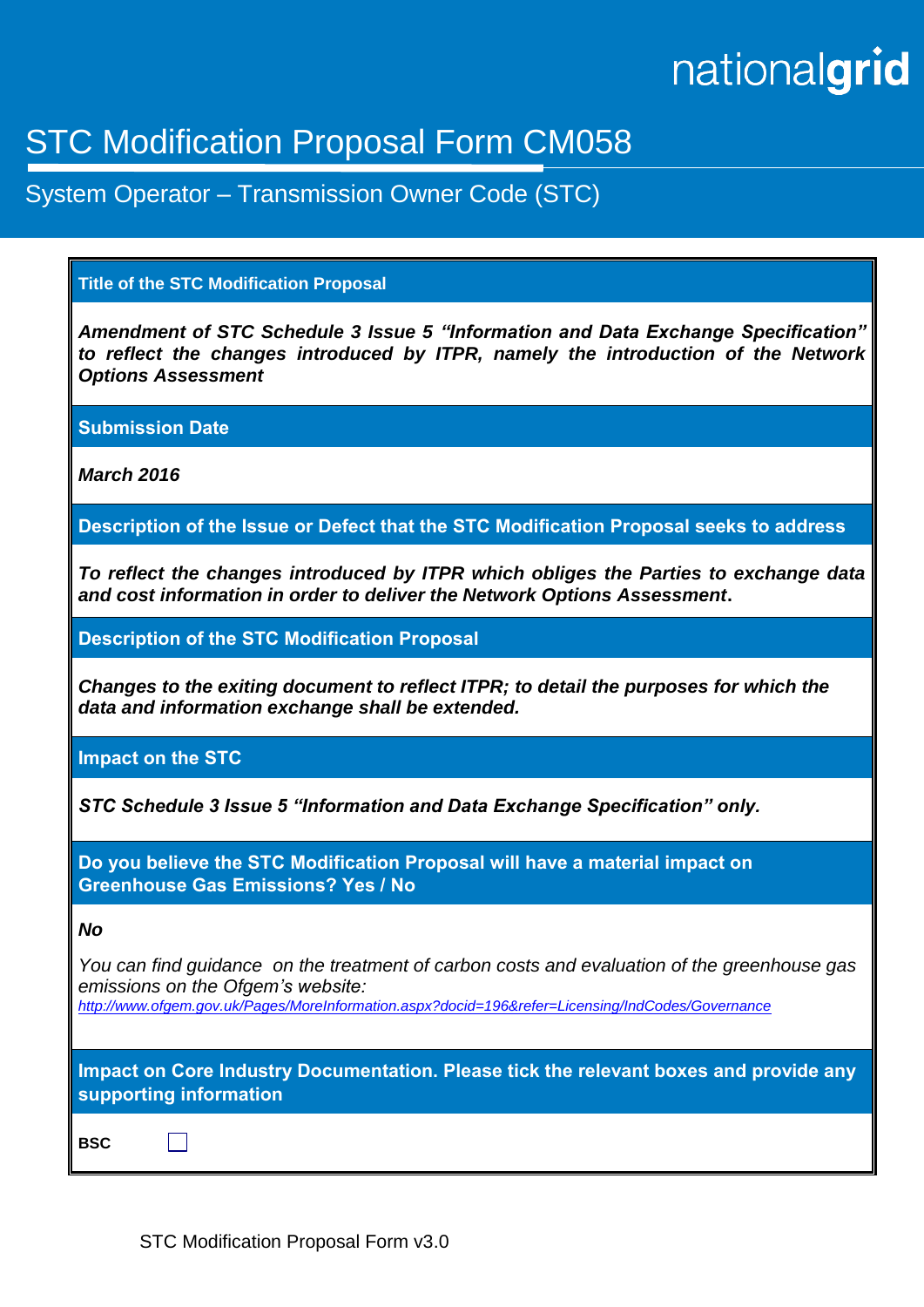| <b>Grid Code</b>                                                                                                                                                                        |  |  |
|-----------------------------------------------------------------------------------------------------------------------------------------------------------------------------------------|--|--|
| <b>CUSC</b>                                                                                                                                                                             |  |  |
| Other                                                                                                                                                                                   |  |  |
| (please specify)                                                                                                                                                                        |  |  |
| <b>None</b>                                                                                                                                                                             |  |  |
| <b>Urgency Recommended: Yes / No</b>                                                                                                                                                    |  |  |
| <b>No</b>                                                                                                                                                                               |  |  |
| <b>Justification for Urgency Recommendation</b>                                                                                                                                         |  |  |
| If you have answered yes above, please describe why this Modification should be treated as<br>Urgent.                                                                                   |  |  |
| An Urgent Modification Proposal should be linked to an imminent issue or a current issue that if<br>not urgently addressed may cause:                                                   |  |  |
| a) A significant commercial impact on parties, consumers or other stakeholder(s); or<br>b) A significant impact on the safety and security of the electricity and/or has systems;<br>or |  |  |
| c) A party to be in breach of any relevant legal requirements.                                                                                                                          |  |  |
| You can find the full urgency criteria on the Ofgem's website:<br>http://www.ofgem.gov.uk/Pages/MoreInformation.aspx?docid=213&refer=Licensing/IndCodes/<br>Governance                  |  |  |
| Self-Governance Recommended: Yes / No                                                                                                                                                   |  |  |
| <b>Yes</b>                                                                                                                                                                              |  |  |
| <b>Justification for Self-Governance Recommendation</b>                                                                                                                                 |  |  |
| If you have answered yes above, please describe why this Modification should be treated as<br>Self-Governance.                                                                          |  |  |
| A Modification Proposal may be considered Self-governance where it is unlikely to have a<br>material effect on:                                                                         |  |  |
| Existing or future electricity consumers;                                                                                                                                               |  |  |
| Competition in generation or supply;<br>The operation of the transmission system;                                                                                                       |  |  |
| Security of Supply;                                                                                                                                                                     |  |  |
|                                                                                                                                                                                         |  |  |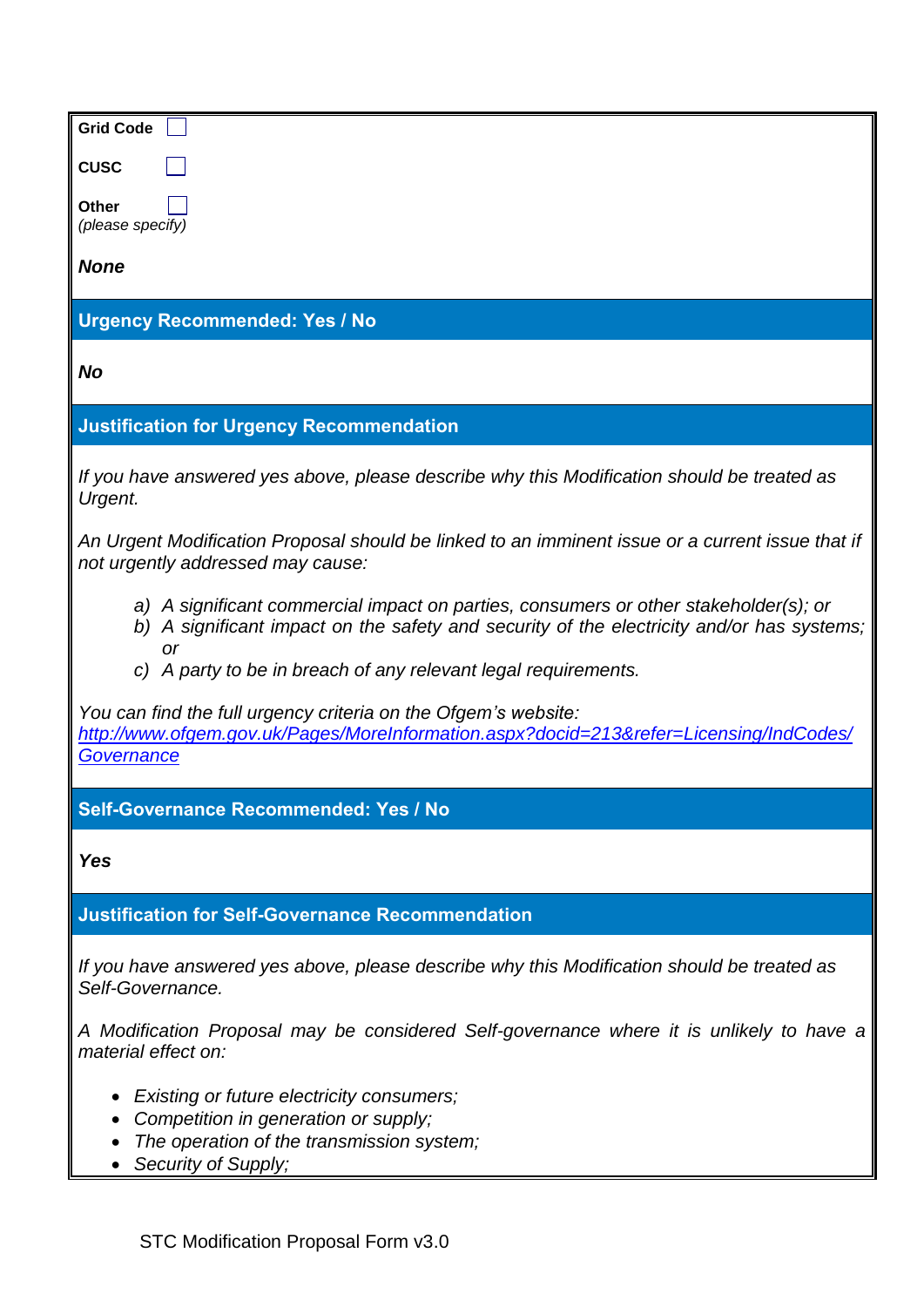- *Governance of the STC*
- *And it is unlikely to discriminate against different classes of STC Parties.*

*There is unlikely to be any material effect due to these changes as they support and facilitate the introduction of ITPR.*

**Should this STC Modification Proposal be considered exempt from any ongoing Significant Code Reviews?**

*Please justify whether this modification should be exempt from any Significant Code Review (SCR) undertaken by Ofgem. You can find guidance on the launch and conduct of SCRs on Ofgem's website, along with details of any current SCRs at:* 

*[http://www.ofgem.gov.uk/Pages/MoreInformation.aspx?docid=197&refer=Licensing/IndCodes/](http://www.ofgem.gov.uk/Pages/MoreInformation.aspx?docid=197&refer=Licensing/IndCodes/Governance) [Governance.](http://www.ofgem.gov.uk/Pages/MoreInformation.aspx?docid=197&refer=Licensing/IndCodes/Governance)* 

*For further information on whether this Proposal may interact with any ongoing SCRs, please contact the Panel Secretary.* 

*Yes*

**Impact on Computer Systems and Processes used by STC Parties:**

*None*

**Details of any Related Modification to Other Industry Codes**

*Introduction of ITPR*

**Justification for STC Modification Proposal with Reference to Applicable STC Objectives:**

*This section is mandatory. You should detail why this Proposal better facilitates the Applicable STC Objectives compared to the current baseline. Please note that one or more Objective must be justified.* 

**Please tick the relevant boxes and provide justification:**

 $\boxtimes$  (a) efficient discharge of the obligations imposed upon transmission licensees by transmission licences and the Act

**Clarifies the obligations on the Parties imposed by the changes under ITPR with regard to information and data exchange.**

 $\Box$  (b) development, maintenance and operation of an efficient, economical and coordinated system of electricity transmission

 $\Box$  (c) facilitating effective competition in the generation and supply of electricity, and (so far as consistent therewith) facilitating such competition in the distribution of electricity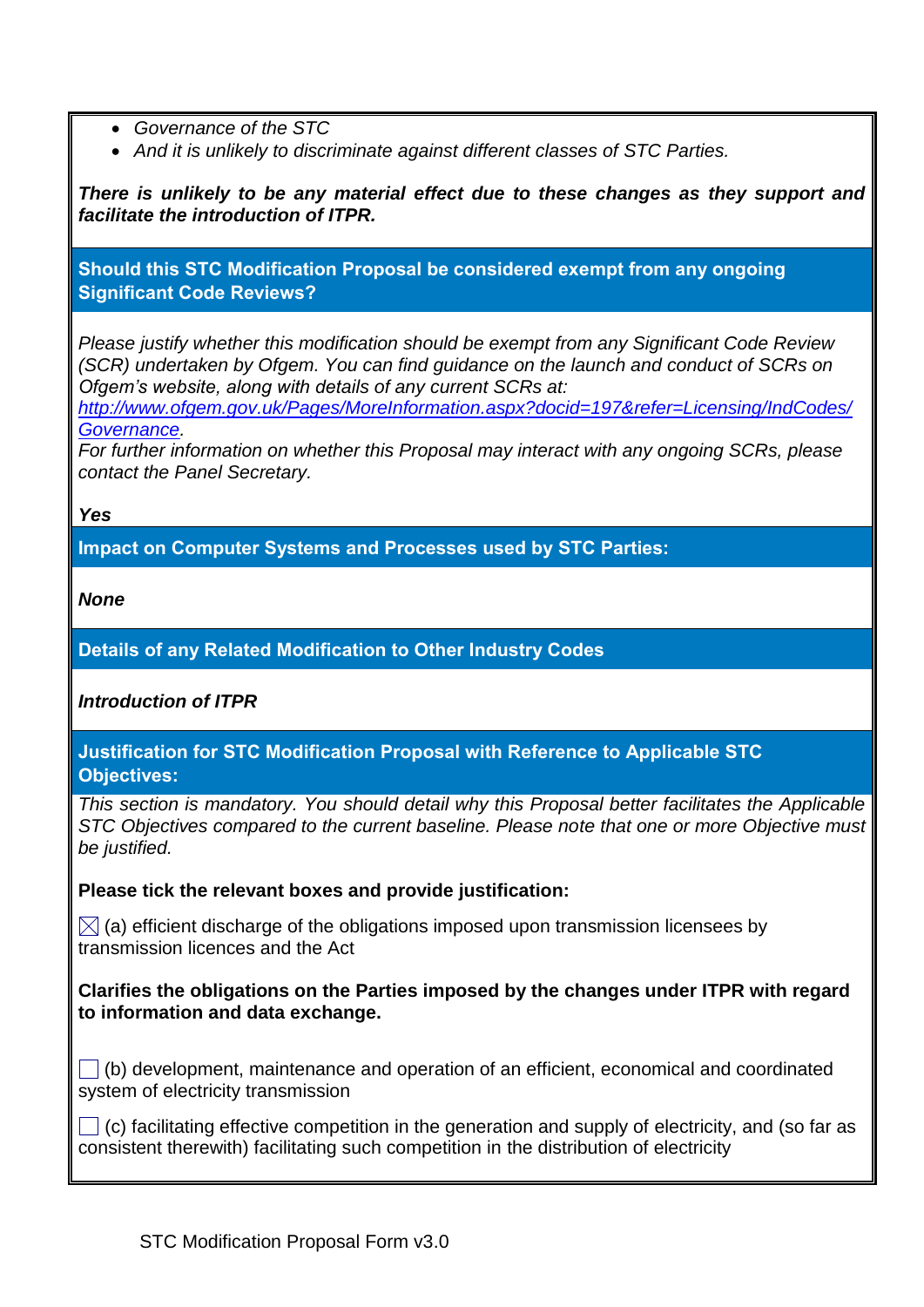$\Box$  (d) protection of the security and quality of supply and safe operation of the national electricity transmission system insofar as it relates to interactions between transmission licensees

 $\Box$  (e) promotion of good industry practice and efficiency in the implementation and administration of the arrangements described in the STC.

 $\Box$  (f) facilitation of access to the national electricity transmission system for generation not yet connected to the national electricity transmission system or distribution system;

 $\Box$  (g) compliance with the Electricity Regulation and any relevant legally binding decision of the European Commission and/or the Agency.

## **Additional details**

| <b>Details of Proposer:</b><br>(Organisation Name) | Keith Dan: NGET                                |
|----------------------------------------------------|------------------------------------------------|
| <b>Capacity in which the STC</b>                   |                                                |
| <b>Modification Proposal is being</b>              |                                                |
| proposed:                                          |                                                |
| (i.e. STC Party or other Party as                  | <b>STC Party</b>                               |
| designated by the Authority pursuant to            |                                                |
| STC Section B7.2.2.1 (b))                          |                                                |
| <b>Details of Proposer's Representative:</b>       | Keith Dan                                      |
| Name:                                              | <b>NGET</b>                                    |
| Organisation:                                      | 01926 655336<br>keith.dan@nationalgrid.com     |
| <b>Telephone Number:</b>                           |                                                |
| Email Address:                                     |                                                |
| <b>Details of Representative's Alternate:</b>      |                                                |
| Name:                                              | Julian Leslie                                  |
| Organisation:                                      | <b>NGET</b>                                    |
| <b>Telephone Number:</b>                           | 01926 653350<br>Julian.Leslie@nationalgrid.com |
| Email Address:                                     |                                                |
| <b>Attachments (Yes/No):</b>                       |                                                |
| No.                                                |                                                |

# **Contact Us**

If you have any questions or need any advice on how to fill in this form please contact the Modification Panel Secretary:

E-mail STCTeam@nationalgrid.com

Phone: 01926 653509